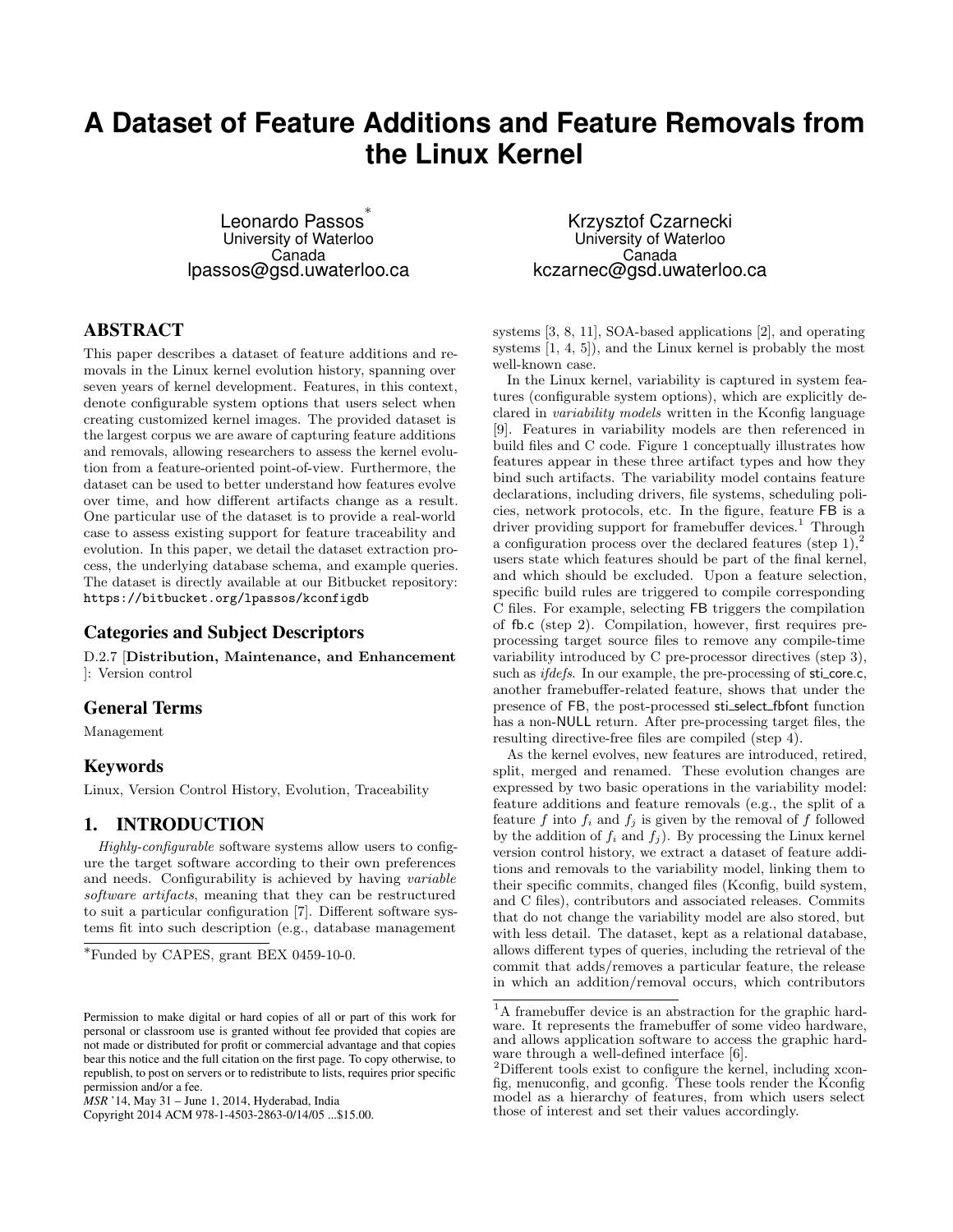

Figure 1: Example of variability in the Linux kernel

add more features, the places (directories) where most features belong, etc. Our dataset allows researchers to assess the evolution of the kernel from a feature-oriented point-ofview, in addition to providing concrete test cases for feature traceability and evolution techniques. The dataset contains over 300,000 commits, covering the kernel development from  $v2.6.12$  (year 2005) to  $v3.9$  (year 2013). In our own previous work [10], we have used a small subset ( $\approx$  500 commits in the v2.6.26–v3.3 release range) of a simplified version of this dataset (not all tables and attributes were captured by the previous version) for collecting patterns of the coevolution of the Linux kernel variability model, Makefiles and C code.

In the following, we present the data extraction process (Sec. 2), the database schema of our dataset (Sec. 3), example queries (Sec. 4), and a discussion of current limitations (Sec. 5).

#### 2. DATA EXTRACTION

To extract our dataset, we follow the process depicted in Fig. 2. The process starts by first collecting the release versions of the kernel by enumerating the release tags in the kernel repository. The collected tags are then ordered from oldest to newest, and output as ordered pairs (release i, release  $i + 1$ ). Step 1 in Fig. 2 comprises these two tasks. At step 2, we iterate over the ordered release pairs and inspect the commits between the releases of each pair, and at step 3 we parse their associated patches, extracting various data (see Sec. 3). After parsing (step 4), we store the collected data in a relational database, currently managed by PostgreSQL RDBMS.

The process in Fig. 2 is fully automated and has been implemented in a custom-made tool (kdb), whose source code is publicly available at https://bitbucket.org/lpassos/ kdb. As the implementation of kdb requires connectivity with git, we have also implemented a thin IPC library (gitlib) to retrieve information from the Linux kernel git repository. Again, the library is released under GPL, and its source code can be downloaded from Bitbucket.<sup>3</sup> It is worth noting that the database does not store data relative to the content of patches changing non-Kconfig artifacts (e.g., Makefiles and C code). However, as we record all files changed in a given commit, any complementary information can be programmaticallly obtained with the use of gitlib.



Figure 2: Data extraction process

#### 3. SCHEMA

The database storing the collected data from each parsed commit follows the schema in Fig. 3. The database stores information relative to all commits, saving which files are modified, the release interval that a commit takes place, and who is the committer and who is the author of the change, as given by the corresponding tables in the schema. Changes (table file change) are also specialized into file renames (in that case we also store the similarity degree  $(\%)$  to the original file), file copies, file additions, file deletions and file modifications. In the case of feature changes in Kconfig files, we also record which features are added and which are deleted, as given in feature\_change\_unit. Thus, the type of a feature change, given in table feature\_change\_unit\_type, is either an addition ( $id = 'A'$ ) or removal ( $id = 'D'$ ).

#### 4. EXAMPLE QUERIES

In the following, we provide some example queries that can be answered by our database. Our examples are given in terms of a particular framebuffer-related feature: FB IMAC.

#### EQ. 1) What is the commit that adds/removes a given feature?

This query applies when it is known that the kernel has removed a feature, but the associated commit is unknown. The SQL-select bellow retrieves such a commit:

```
select commit.hash as commit_hash,
      file_change.file as file
```

```
from
```
file\_change, feature\_change\_unit, feature, commit where

```
file_change.fk_commit = commit.id and
```
feature\_change\_unit.fk\_file\_change = file\_change.id and

 $^3$ https://bitbucket.org/lpassos/gitlib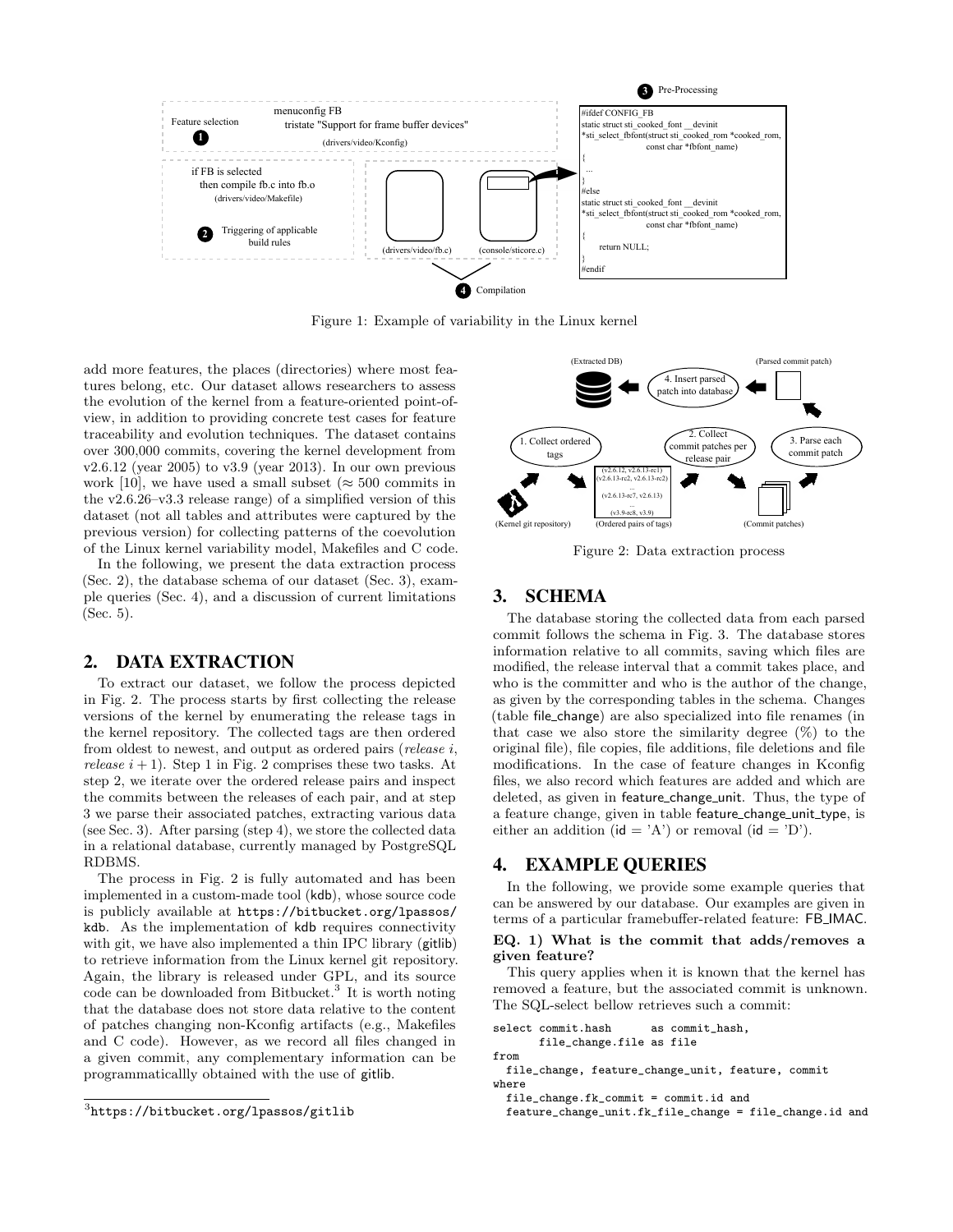

Figure 3: Database schema

feature\_change\_unit.fk\_feature\_change\_unit\_type = 'D' and feature\_change\_unit.fk\_feature = feature.id and feature.name = 'FB\_IMAC'

Running the query indicates that FB IMAC is removed from drivers/video/Kconfig in commit 7c08c9ae0c145.

#### EQ. 2) At which release is a given feature added or removed?

This query builds on the previous one, and allows retrieving the latest release in which the feature still exists (from release), and the immediate release in which it is no longer present (to\_release):

```
select release pair.r1 as from release.
       release_pair.r2 as to_release
from
 file_change, feature_change_unit, feature, commit,
 release_pair
where
  commit.fk_release_pair = release_pair.id and
 file_change.fk_commit = commit.id and
 feature_change_unit.fk_file_change = file_change.id and
 feature_change_unit.fk_feature = feature.id and
 feature.name = 'FB_IMAC' and
 feature_change_unit.fk_feature_change_unit_type = 'D'
```
The query result indicates that release v2.6.27 is the last stable one to contain FB IMAC, and the next immediate release  $(v2.6.28\text{-}rc1)$  no longer has it in the variability model.<sup>4</sup>

```
EQ. 3) What are candidate changes where feature
additions/removals are likely to denote something
else (e.g., a merge, a rename, a split, etc)?
```
This query allows identifying situations where feature additions and removals are composed to achieve more complex changes, such as the merge or split of features. There are many ways on how to write such a query. As a heuristicbased criteria for finding merges, stated in the SQL-select in the following, we filter commits that necessarily remove a single feature (lines 17–22), but do not add any new ones

(lines 22–28). Our strategy is to search for features that are removed from the variability model, but are merged with existing features by changes in other artifacts. Hence, we state that target commits must modify at least an implementation file  $(c)$ , a header file  $(h)$ , or a Makefile (lines  $10-17$ ):

```
1 select commit.hash as commit_hash,
2 feature.name as feature_name
3 from
4 commit, file_change, feature_change_unit, feature
5 where
6 file_change.fk_commit = commit.id and
7 feature_change_unit.fk_file_change = file_change.id
     and feature_change_unit.fk_feature = feature.id and
9 feature_change_unit.fk_feature_change_unit_type = 'D'
10 and (select count(*)<br>11 from file change
11 from file_change as fc, file_modify as fm<br>12 where (fc.file like '%.c' or
12 where (fc.file like '%.c' or
13 fc.file like '%.h' or<br>14 fc.file like '%Makefi
             14 fc.file like '%Makefile') and
15 fc.fk_commit = commit.id and
16 fm.fk_file_change = fc.id
17 ) > 0 and (select count(*)
18 from file_change as fc, feature_change_unit as fcu
19 where fc.fk_commit = commit.id and
20 fcu.fk_file_change = fc.id and
21 fcu.fk_feature_change_unit_type = 'D'
22 ) = 1 and (select count(*)
23 from file_change as fc,
24 feature_change_unit as fcu
25 where fc.fk commit = commit.id and
26 fcu.fk_file_change = fc.id and
27 fcu.fk_feature_change_unit_type = 'A'
28 ) = 0
```
One of the commit hashes returned by this query lists the commit hash of the commit removing FB IMAC. The inspection of that commit shows that, while FB IMAC is removed from the variability model, part of its implementation is copied to another existing feature (FB EFI), characterizing a merge between the two (for a full discussion of this case, the reader is referred to [10]). In this case, the functionality provided by FB IMAC is still supported, although now in a different feature. Thus, running such a query allows us to

<sup>&</sup>lt;sup>4</sup>In the Linux kernel, unstable releases are suffixed with rc, whereas stable ones are not.